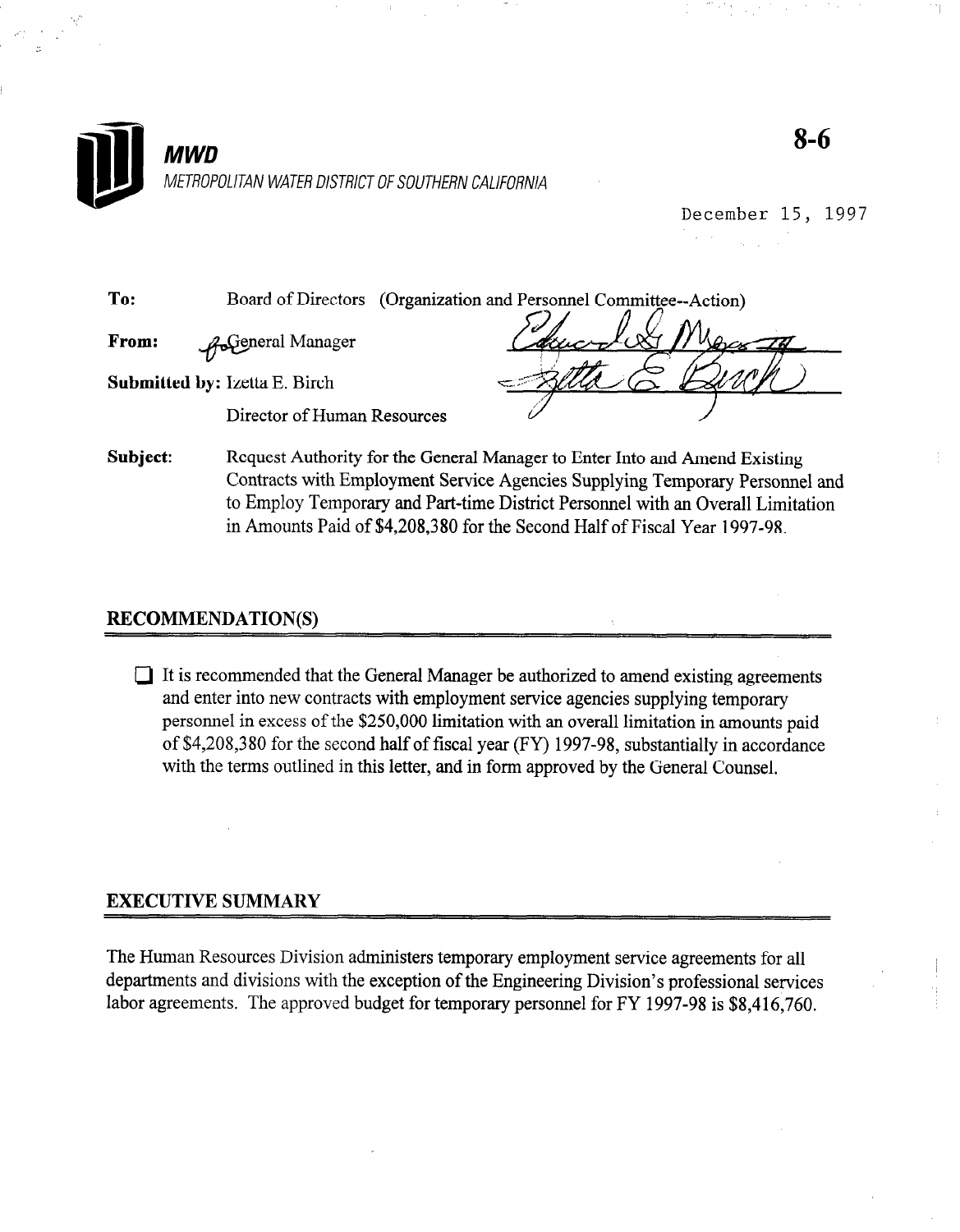#### DETAILED REPORT

### PURPOSE/BACKGROUND:

Since 1989, your Board has authorized the General Manager to enter into contracts with employment services to obtain temporary personnel for the District's departments and divisions. It is proposed to amend existing contracts and enter into new contracts with various employment service agencies who supply personnel, supervised and directed by District staff, and to employ additional temporary and part-time District personnel with an overall limitation in amounts paid of \$4,208,380 for the second half of FY 1997-98. This is one-half of the total of \$8,416,760 included in the approved FY 1997-98 budget for all departments and divisions, with the exception of the Engineering Division.

The average cost per employee paid to the Temporary Agency from July 1, 1997 to date is:

\$8,801.00 for non-professional

\$40,278.00 for professional

Some of the new or amended contracts will be payable in overall amounts exceeding the General Manager's \$250,000 limitation under Administrative Code Section 8117. Costs for the agreements are monitored by Human Resources Division staff. When monetary limitations of the agreements are reached, a change order is prepared under this authority and funds for the agreements are adjusted without disruption or termination of service.

#### MBE/WBE:

A complete list of the employment service agencies currently providing a full range of clerical, administrative, information systems, technical, laboratory, industrial and other temporary personnel is provided in Attachment A. Seven of the 13 firms listed (54 percent) are either women- or minority-owned. Attachment B, Summary of Temporary Agency Personnel Usage, provides a breakdown of the 92 temporary agency personnel currently utilized by expected length of assignment.

#### CEQA COMPLIANCE / ENVIRONMENTAL DOCUMENTATION:

This action is exempt from the provisions of the California Environmental Quality Act because it can have no significant effect on the physical environment.

JK/jw

Attachment(s)

129lbo.doc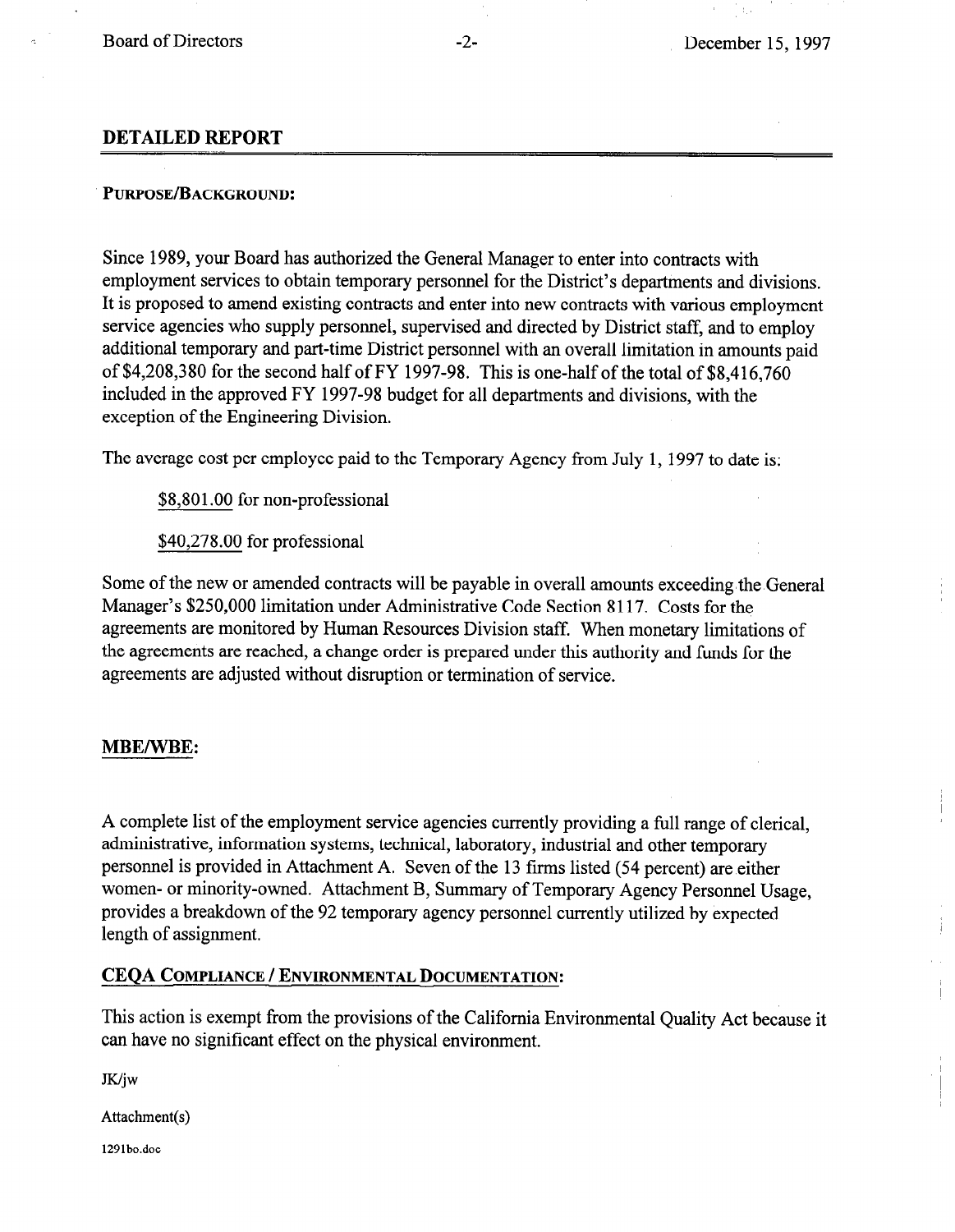# Employment Service Agency Contracts Currently Administered by the Human Resources Division

## December 15, 1997

|     | <b>AGENCY</b>                  | <b>OWNERSHIP</b>       |
|-----|--------------------------------|------------------------|
|     | Act One *                      | Minority/Female        |
| 2.  | Adecco <sup>*</sup>            | Non-Minority           |
| 3.  | Alternative Resources          | Non-Minority           |
| 4.  | Apple One *                    | Non Minority           |
| 5.  | <b>Carrera Consulting</b>      | <b>Minority/Female</b> |
| 6.  | FAME **                        | <b>Minority</b>        |
| 7.  | <b>IMRI</b>                    | <b>Minority</b>        |
| 8.  | <b>Krystal Solutions</b>       | Female                 |
| 9.  | Manpower *                     | Non-Minority           |
| 10. | P. Murphy & Assoc.             | Female                 |
| 11. | Stone & Webster                | Non-Minority           |
| 12. | <b>Turner &amp; Associates</b> | <b>Minority</b>        |
| 13. | Volt *                         | Non Minority           |

| <b>SUMMARY</b>     |  |
|--------------------|--|
| Female Owned       |  |
| Minority Owned     |  |
| Minority & Female  |  |
| Non Minority Owned |  |
| <b>TOTAL</b>       |  |

- \* Indicates agency was selected through the Request for Proposal process to serve as a prime contractor in providing clerical and administrative personnel.
- \*\* Indicates a not-for-profit agency.

 $\bar{\bar{z}}$